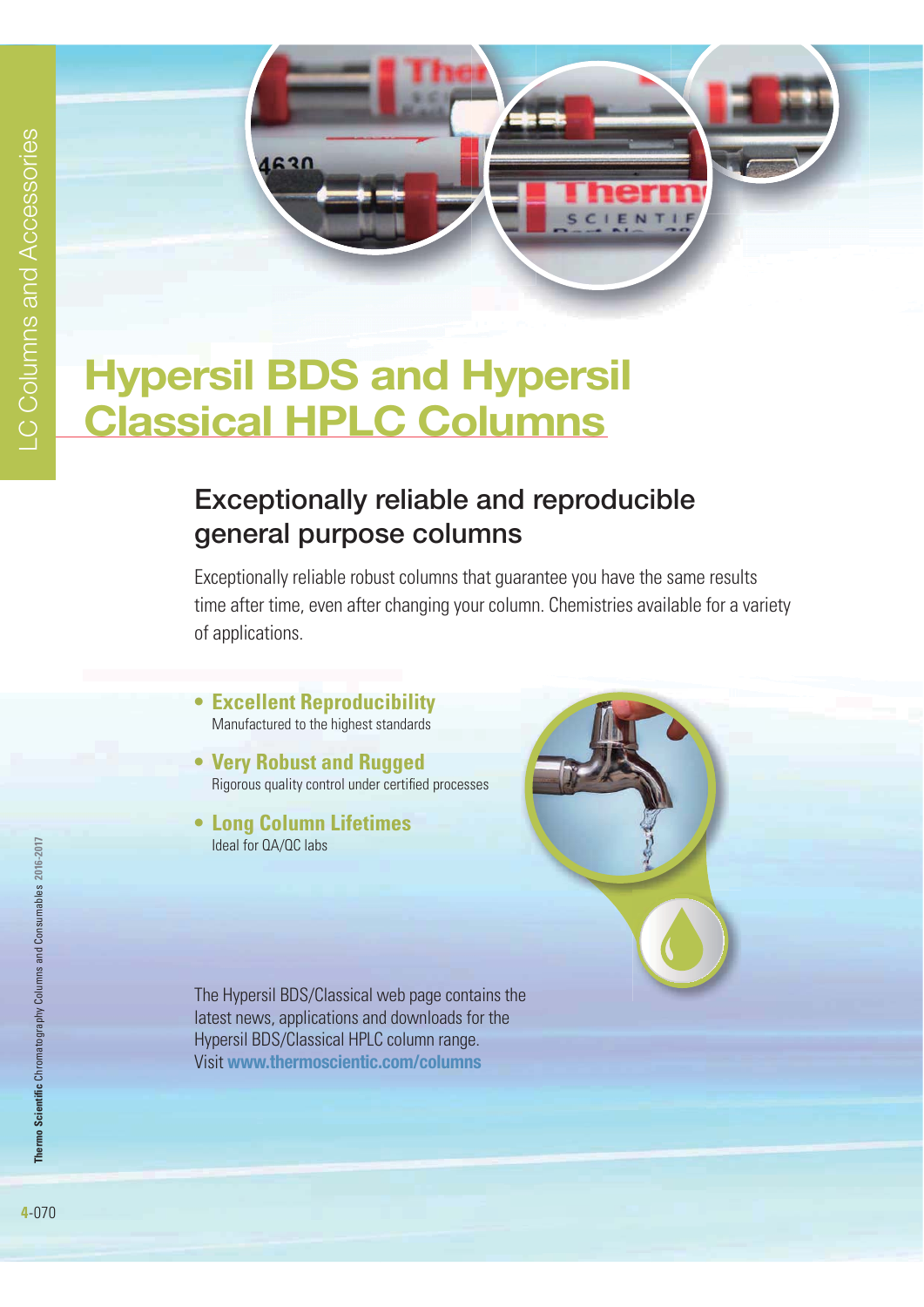## Hypersil BDS

A good choice for robust, general purpose columns

#### **Hypersil BDS**

| Particle Size (µm) | Format                           | Length (mm) | $ID$ (mm) | C18          | C8           | Phenyl         | <b>CN</b>      |
|--------------------|----------------------------------|-------------|-----------|--------------|--------------|----------------|----------------|
| 2.4                | Drop-in Guard                    | 10          | 2.1       | 28102-012101 | 28202-012101 |                |                |
|                    | (4/pk)                           |             | 4.0/4.6   | 28102-014001 | 28202-014001 |                |                |
|                    |                                  | 50          | 2.1       | 28102-052130 | 28202-052130 |                |                |
|                    |                                  |             | 4.6       | 28102-054630 |              |                |                |
|                    |                                  | 100         | 2.1       | 28102-102130 | 28202-102130 |                |                |
|                    |                                  |             | 4.6       | 28102-104630 | 28202-104630 |                |                |
|                    |                                  | 150         | 4.6       | -            | 28202-154630 |                | $\overline{a}$ |
| 3                  | Drop-in Guard                    | 10          | 2.1       | 28103-012101 | 28203-012101 | $\overline{a}$ | $\overline{a}$ |
|                    | $(4/\mathrm{pk})$                |             | 3.0       | 28103-013001 | 28203-013001 |                |                |
|                    |                                  |             | 4.0/4.6   | 28103-014001 | 28203-014001 | 28903-014001   | 28803-014001   |
|                    | <b>HPLC Column</b>               | 30          | 2.1       | 28103-032130 |              |                |                |
|                    |                                  | 50          | 2.1       | 28103-052130 | 28203-052130 |                |                |
|                    |                                  |             | 3.0       | 28103-053030 |              |                |                |
|                    |                                  |             | 4.6       | 28103-054630 | 28203-054630 |                |                |
|                    |                                  | 100         | 2.1       | 28103-102130 |              |                |                |
|                    |                                  |             | 3.0       | 28103-103030 |              |                |                |
|                    |                                  |             | 4.0       | 28103-104030 |              |                |                |
|                    |                                  |             | 4.6       | 28103-104630 | 28203-104630 |                |                |
|                    |                                  | 150         | 2.1       | 28103-152130 |              |                |                |
|                    |                                  |             | 3.0       | 28103-153030 | 28203-153030 |                |                |
|                    |                                  |             | 4.0       | 28103-154030 |              |                |                |
|                    |                                  |             | 4.6       | 28103-154630 | 28203-154630 | 28903-154630   | 28803-154630   |
| 5                  | Drop-in Guard<br>$(4/\text{pk})$ | 10          | 2.1       | 28105-012101 | 28205-012101 |                |                |
|                    |                                  |             | 3.0       | 28105-013001 | 28205-013001 |                |                |
|                    |                                  |             | 4.0/4.6   | 28105-014001 | 28205-014001 | 28905-014001   | 28805-014001   |
|                    | <b>HPLC Column</b>               | 50          | 2.1       | 28105-052130 | 28205-052130 |                |                |
|                    |                                  |             | 3.0       | 28105-053030 | 28205-053030 |                |                |
|                    |                                  |             | 4.6       | 28105-054630 | 28205-054630 |                |                |
|                    |                                  | 100         | 2.1       | 28105-102130 | 28205-102130 |                |                |
|                    |                                  |             | 3.0       | 28105-103030 |              |                |                |
|                    |                                  |             | 4.0       | 28105-104030 |              |                |                |
|                    |                                  |             | 4.6       | 28105-104630 | 28205-104630 |                |                |
|                    |                                  | 125         | 3.0       | 28105-123030 |              |                |                |
|                    |                                  |             | 4.0       | 28105-124030 |              |                |                |
|                    |                                  |             | 4.6       | 28105-124630 |              |                |                |
|                    |                                  | 150         | 2.1       | 28105-152130 |              |                |                |
|                    |                                  |             | 3.0       | 28105-153030 |              |                |                |
|                    |                                  |             | 4.0       | 28105-154030 | 28205-154030 |                |                |
|                    |                                  |             | 4.6       | 28105-154630 | 28205-154630 | 28905-154630   | 28805-154630   |
|                    |                                  | 250         | 2.1       | 28105-252130 |              |                |                |
|                    |                                  |             | 3.0       | 28105-253030 |              |                |                |
|                    |                                  |             | 4.0       | 28105-254030 | 28205-254030 | 28905-254030   |                |
|                    |                                  |             | 4.6       | 28105-254630 | 28205-254630 | 28905-254630   | 28805-254630   |

| Format                                    | Length (mm) | $ID$ (mm) | Cat. No. |
|-------------------------------------------|-------------|-----------|----------|
| <b>UNIGUARD Guard</b><br>Cartridge Holder | 10          | 1 ()      | 851-00   |
|                                           |             | 21        | 852-00   |
|                                           |             | 3 N       | 852-00   |
|                                           |             | 40/46     | 850-00   |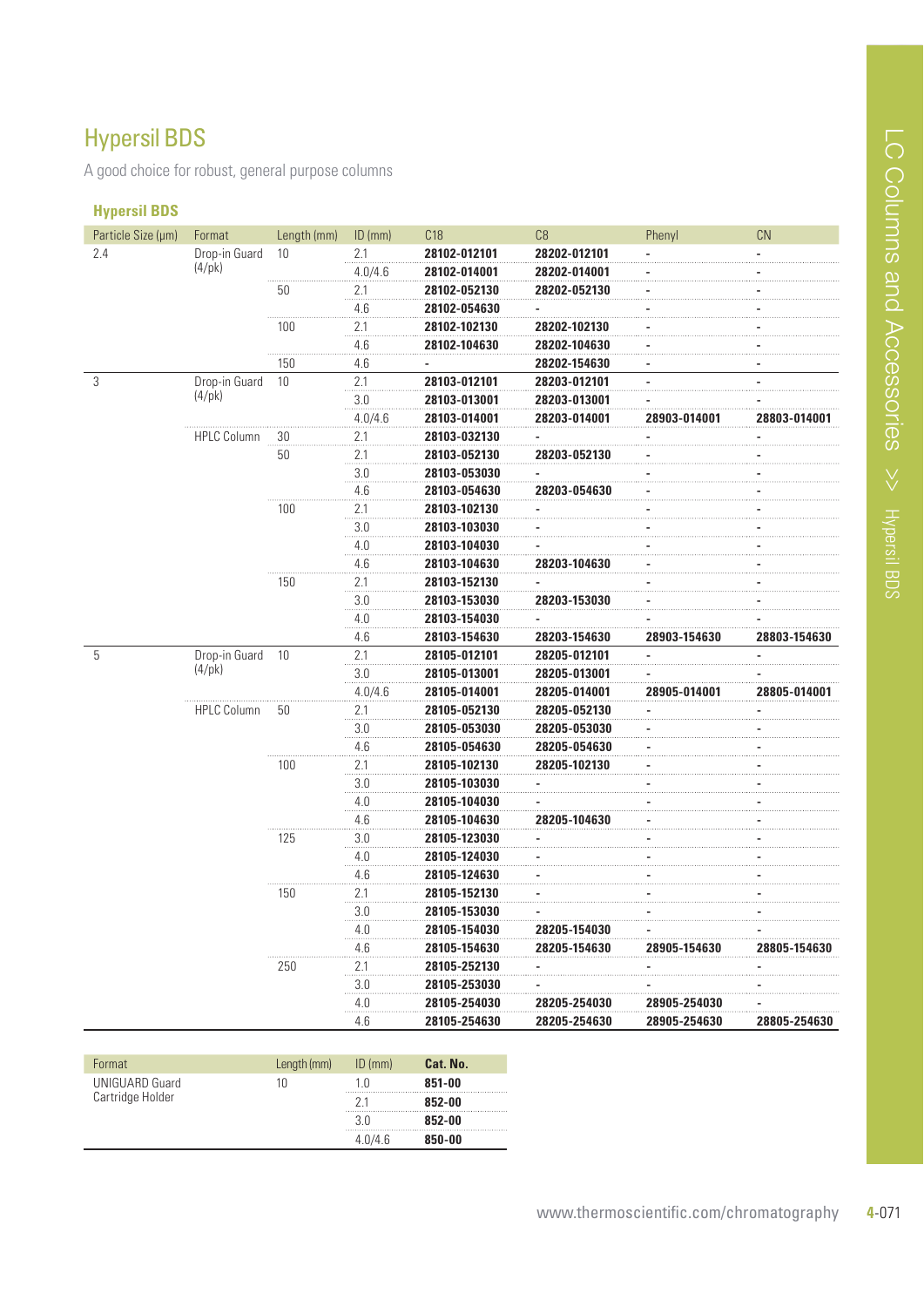## Hypersil Classical

A global standard for many existing methods

### **Hypersil ODS**

| Particle Size (µm) | Format               | Length (mm) | ID (mm)  | Cat. No.     |
|--------------------|----------------------|-------------|----------|--------------|
| 3                  | Drop-in Guard (4/pk) | 10          | 2.1      | 30103-012101 |
|                    |                      |             | 3.0      | 30103-013001 |
|                    |                      |             | 4.0/4.6  | 30103-014001 |
|                    | <b>HPLC Column</b>   | 50          | 3.0      | 30103-053030 |
|                    |                      |             | 4.6      | 30103-054630 |
|                    |                      | 100         | 2.1      | 30103-102130 |
|                    |                      |             | 3.0      | 30103-103030 |
|                    |                      |             | 4.0      | 30103-104030 |
|                    |                      |             | 4.6      | 30103-104630 |
|                    |                      | 125         | 4.0      | 30103-124030 |
|                    |                      |             | 4.6      | 30103-124630 |
|                    |                      | 150         | 2.1      | 30103-152130 |
|                    |                      |             | 3.0      | 30103-153030 |
|                    |                      |             | 4.0      | 30103-154030 |
|                    |                      |             | 4.6      | 30103-154630 |
|                    |                      | 250         | 2.1      | 30103-252130 |
|                    |                      |             | 3.0      | 30103-253030 |
|                    |                      |             | 4.0      | 30103-254030 |
|                    |                      |             | 4.6      | 30103-254630 |
| 5                  | Drop-in Guard (4/pk) | 10          | 2.1      | 30105-012101 |
|                    |                      |             | 3.0      | 30105-013001 |
|                    |                      |             | 4.0/4.6  | 30105-014001 |
|                    | <b>HPLC Column</b>   | 50          | 3.0      | 30105-053030 |
|                    |                      |             | 4.6      | 30105-054630 |
|                    |                      | 100         | 2.1      | 30105-102130 |
|                    |                      |             | 3.0      | 30105-103030 |
|                    |                      |             | 4.0      | 30105-104030 |
|                    |                      |             | 4.6      | 30105-104630 |
|                    |                      | 125         | 3.0      | 30105-123030 |
|                    |                      |             | 4.0      | 30105-124030 |
|                    |                      |             | 4.6      | 30105-124630 |
|                    |                      | 150         | 2.1      | 30105-152130 |
|                    |                      |             | 3.0      | 30105-153030 |
|                    |                      |             | 4.0      | 30105-154030 |
|                    |                      |             | 4.6      | 30105-154630 |
|                    |                      | 200         | 2.1      | 30105-202130 |
|                    |                      |             | 4.0      | 30105-204030 |
|                    |                      |             | 4.6      | 30105-204630 |
|                    |                      | 250         | 2.1      | 30105-252130 |
|                    |                      |             | 3.0      | 30105-253030 |
|                    |                      |             | 4.0<br>. | 30105-254030 |
|                    |                      |             | 4.6      | 30105-254630 |

**Thermo Scientific** Chromatography Columns and Consumables **2016-2017**

Thermo Scientific Chromatography Columns and Consumables 2016-2017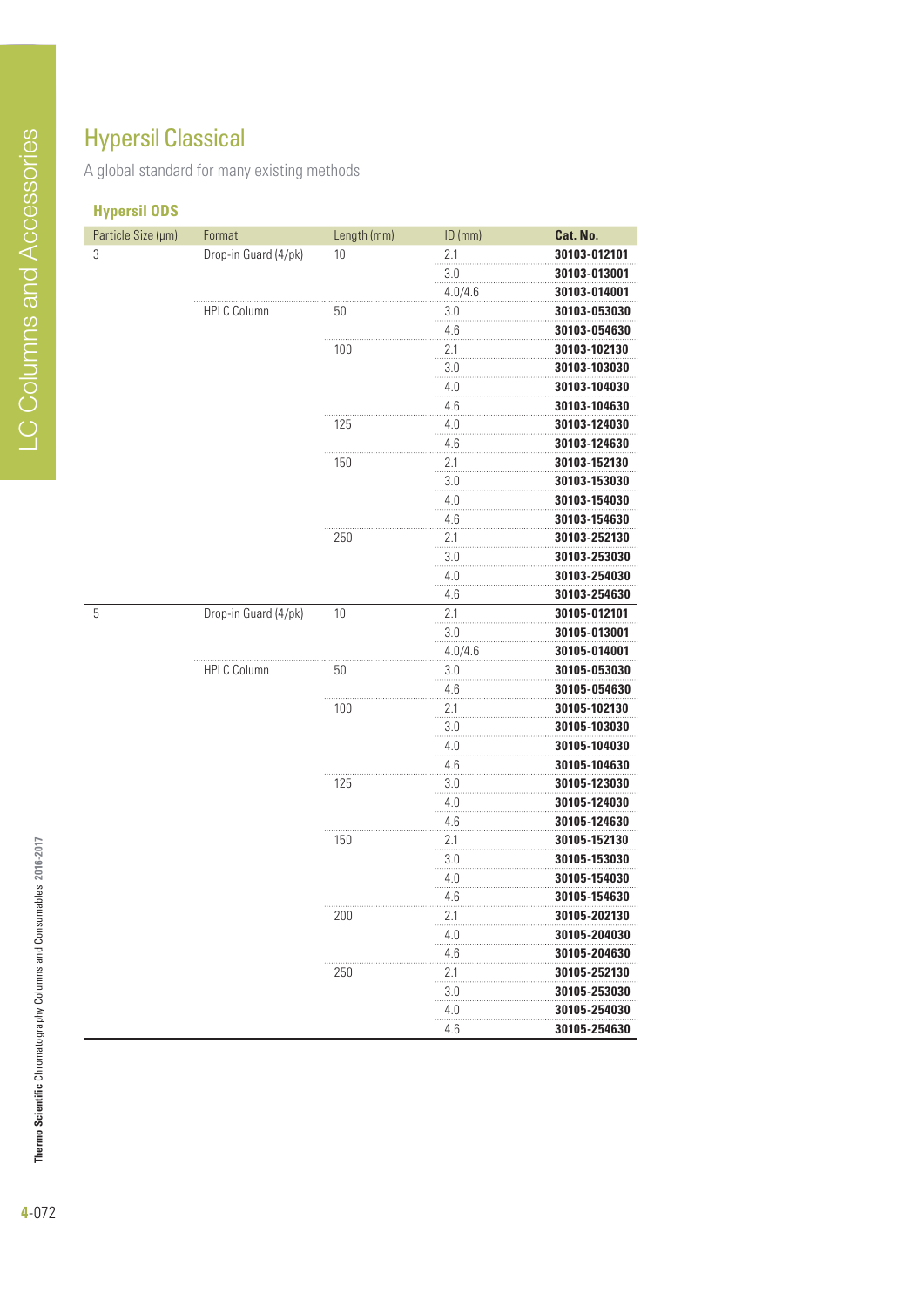### **Hypersil ODS-2**

| Particle Size (µm) | Format               | Length (mm) | $ID$ (mm) | Cat. No.     |
|--------------------|----------------------|-------------|-----------|--------------|
| 3                  | Drop-in Guard (4/pk) | 10          | 4.0/4.6   | 31603-014001 |
|                    | <b>HPLC Column</b>   | 50          | 46        | 31603-054630 |
|                    |                      | 100         | 40        | 31603-104030 |
|                    |                      |             | 4 R       | 31603-104630 |
|                    |                      | 150         | 4.6       | 31603-154630 |
| 5                  | Drop-in Guard (4/pk) | 10          | 4.0/4.6   | 31605-014001 |
|                    | <b>HPLC Column</b>   | 50          | 4.6       | 31605-054630 |
|                    |                      | 100         | 4 6       | 31605-104630 |
|                    |                      | 150         | 46        | 31605-154630 |
|                    |                      | 250         | 4 N       | 31605-254030 |
|                    |                      |             | 4.6       | 31605-254630 |

#### **Hypersil MOS (C8)**

| Particle Size (µm) | Format               | Length (mm) | $ID$ (mm) | Cat. No.     |
|--------------------|----------------------|-------------|-----------|--------------|
|                    | Drop-in Guard (4/pk) | 10          | 4.0/4.6   | 30205-014001 |
|                    | <b>HPLC Column</b>   |             |           | 30205-054630 |
|                    |                      | 100         |           | 30205-104630 |
|                    |                      | 150         |           | 30205-154630 |
|                    |                      | 250         |           | 30205-254030 |
|                    |                      |             |           | 30205-254630 |

#### **Hypersil MOS-2 (C8)**

| Particle Size (µm) | Format               | Length (mm) | $ID$ (mm) | Cat. No.     |
|--------------------|----------------------|-------------|-----------|--------------|
|                    | Drop-in Guard (4/pk) |             | 4.0/4.6   | 30305-014001 |
|                    | HPLC Column          | 150         |           | 30305-154630 |
|                    |                      | 250         |           | 30305-254030 |
|                    |                      |             |           | 30305-254630 |

#### **Hypersil SAS (C1)**

| Particle Size (um) | Format               | Length (mm) | $ID$ (mm) | Cat. No.     |
|--------------------|----------------------|-------------|-----------|--------------|
|                    | Drop-in Guard (4/pk) |             | 40/46     | 30505-014001 |
|                    | HPLC Column          | 150         | Дh        | 30505-154630 |
|                    |                      | 250         | 4 h       | 30505-254630 |

#### **Hypersil Phenyl**

| Particle Size (µm) | Format               | Length (mm) | $ID$ (mm) | Cat. No.     |
|--------------------|----------------------|-------------|-----------|--------------|
|                    | Drop-in Guard (4/pk) | 10          | 4.0/4.6   | 30905-014001 |
|                    | <b>HPLC Column</b>   | 50          |           | 30905-054630 |
|                    |                      | 150         |           | 30905-154630 |
|                    |                      | 250         |           | 30905-254030 |
|                    |                      |             |           | 30905-254630 |

#### **Hypersil Phenyl-2**

| Particle Size (um) | Format               | Length (mm) | $ID$ (mm) | Cat. No.     |
|--------------------|----------------------|-------------|-----------|--------------|
|                    | Drop-in Guard (4/pk) | 10          | 4 0/4 6   | 31905-014001 |
|                    | HPI C Column         | l50         | Дh        | 31905-154630 |
|                    |                      | 250         | h         | 31905-254630 |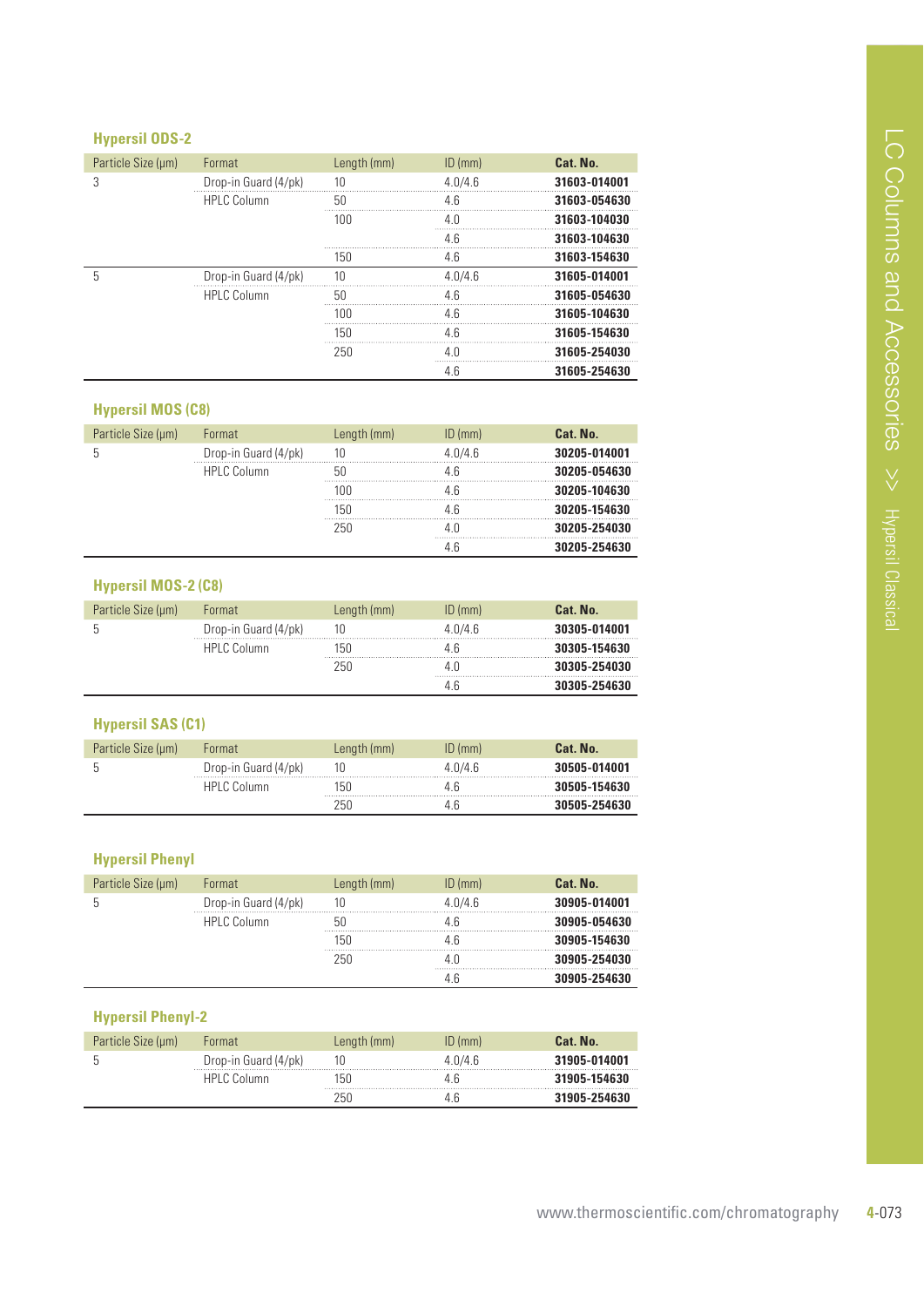### **Hypersil CPS**

| Particle Size (µm) | Format               | Length (mm) | $ID$ (mm) | Cat. No.     |
|--------------------|----------------------|-------------|-----------|--------------|
|                    | Drop-in Guard (4/pk) | 10          | 4.0/4.6   | 30803-014001 |
|                    | <b>HPLC Column</b>   | 150         |           | 30803-154630 |
|                    | Drop-in Guard (4/pk) | 10          | 4 በ/4 6   | 30805-014001 |
|                    | <b>HPLC Column</b>   | 150         |           | 30805-154630 |
|                    |                      | 250         |           | 30805-254030 |
|                    |                      |             |           | 30805-254630 |

## **Hypersil CPS-2**

| Particle Size (µm) | <b>Format</b>        | Length (mm) | $ID$ (mm) | Cat. No.     |
|--------------------|----------------------|-------------|-----------|--------------|
|                    | Drop-in Guard (4/pk) | 10          | 4.6       | 31805-014001 |
|                    | HPLC Column          | lbl.        | 4.b       | 31805-254630 |
|                    |                      | 개           | 4.b       | 31805-254630 |

## **Hypersil APS-2**

| Particle Size (µm) | Format               | Length (mm) | $ID$ (mm) | Cat. No.     |
|--------------------|----------------------|-------------|-----------|--------------|
| 3                  | Drop-in Guard (4/pk) | 10          | 21        | 30703-012101 |
|                    |                      |             | 4.6       | 30703-014001 |
|                    | <b>HPLC Column</b>   | 50          | 4.6       | 30703-054630 |
|                    |                      | 100         | 71        | 30703-102130 |
|                    |                      | 150         |           | 30703-152130 |
|                    |                      |             | 4.6       | 30703-154630 |
| 5                  | Drop-in Guard (4/pk) | 10          | 3.0       | 30705-013001 |
|                    |                      |             | 4.0/4.6   | 30705-014001 |
|                    | <b>HPLC Column</b>   | 100         | 3 O       | 30705-103030 |
|                    |                      |             | 4.6       | 30705-104630 |
|                    |                      | 150         | 4.6       | 30705-154630 |
|                    |                      | 250         | 4.0       | 30705-254030 |
|                    |                      |             | 4.6       | 30705-254630 |

### **Hypersil Silica**

| Particle Size (µm) | Format               | Length (mm) | $ID$ (mm) | Cat. No.     |
|--------------------|----------------------|-------------|-----------|--------------|
| 3                  | Drop-in Guard (4/pk) | 10          | 21        | 30003-012101 |
|                    |                      |             | 3.0       | 30003-013001 |
|                    |                      |             | 4.0/4.6   | 30003-014001 |
|                    | <b>HPLC Column</b>   | 50          | 71        | 30003-052130 |
|                    |                      |             | 4.6       | 30003-054630 |
|                    |                      | 150         | 4.6       | 30003-154630 |
| 5                  | Drop-in Guard (4/pk) | 10          | 30        | 30005-013001 |
|                    |                      |             | 4.0/4.6   | 30005-014001 |
|                    | <b>HPLC Column</b>   | 50          | 4.6       | 30005-054630 |
|                    |                      | 100         | 46        | 30005-104630 |
|                    |                      | 150         | 4.6       | 30005-154630 |
|                    |                      | 250         | 4.0       | 30005-254030 |
|                    |                      |             | 4.6       | 30005-254630 |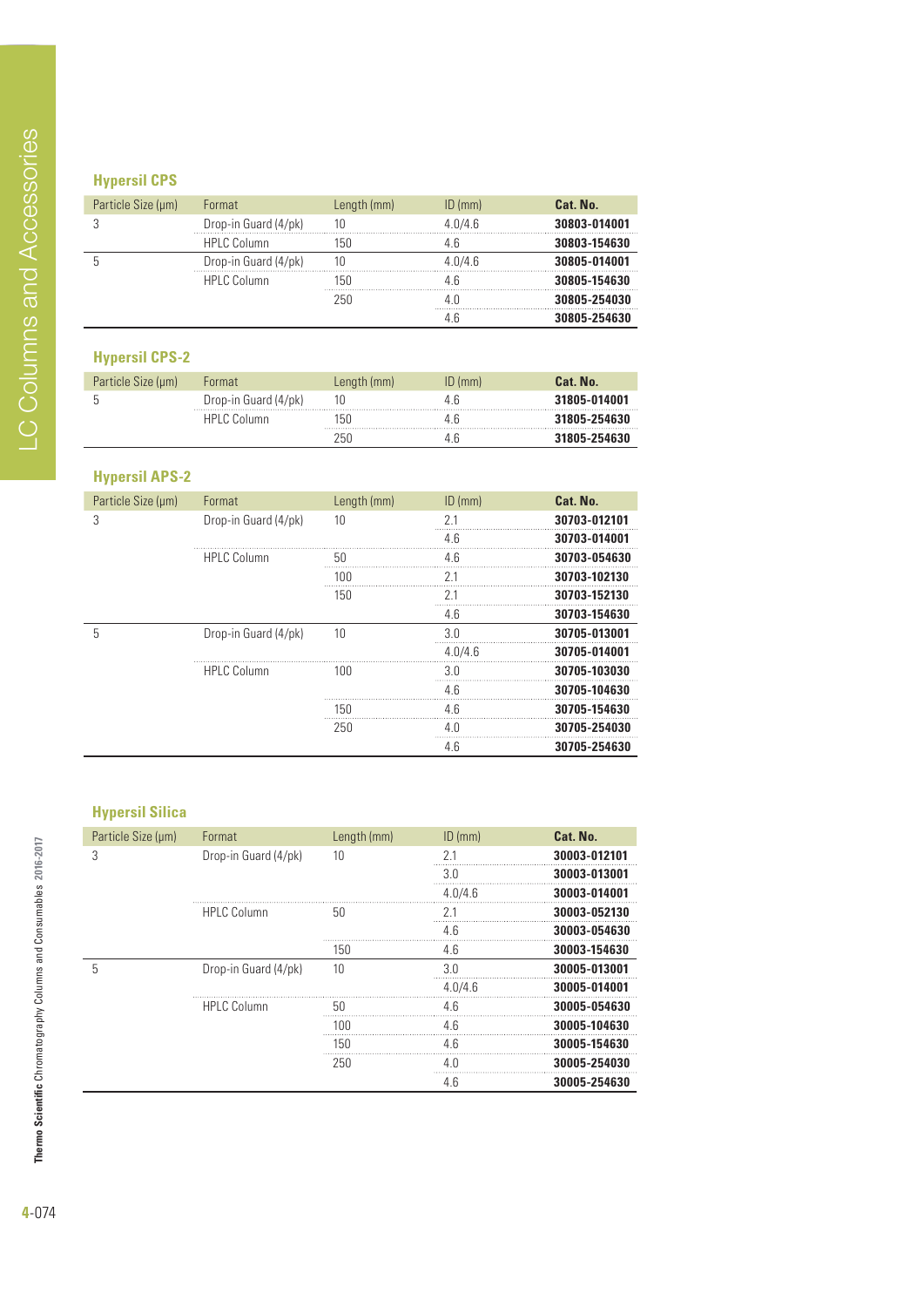## Hypersil Classical continued

### **Hypersil SAX**

| Particle Size (µm) | Format               | Length (mm) | $ID$ (mm) | Cat. No.     |
|--------------------|----------------------|-------------|-----------|--------------|
|                    | Drop-in Guard (4/pk) | 10          | 3.0       | 34105-013001 |
|                    |                      |             | 4 Ƙ       | 34105-014001 |
|                    | HPLC Column          | 250         | 3 O       | 34105-253030 |
|                    |                      |             | 4 h       | 34105-254630 |

#### **Hypersil Green PAH**

| Particle Size (µm) | Format                 | Length (mm)    | $ID$ (mm) | Cat. No.     |
|--------------------|------------------------|----------------|-----------|--------------|
| 3                  | <b>Guard Cartridge</b> | 10             | 2.1       | 31103-012101 |
|                    |                        |                | 3.0       | 31103-013001 |
|                    |                        |                | 4.6       | 31103-014001 |
|                    | <b>HPLC Column</b>     | 100            | 21        | 31103-102130 |
|                    |                        |                | 3.0       | 31103-103030 |
|                    |                        |                | 4.6       | 31103-104630 |
|                    | <b>HPLC Column</b>     | 150            | 21        | 31103-152130 |
|                    |                        |                | 4.6       | 31103-154630 |
| 5                  | <b>Guard Cartridge</b> | 1 <sub>0</sub> | 4.6       | 31105-014001 |
|                    | <b>HPLC Column</b>     | 100            | 4.6       | 31105-104630 |
|                    |                        | 150            | 4.6       | 31105-154630 |
|                    |                        | 250            | 4.6       | 31105-254630 |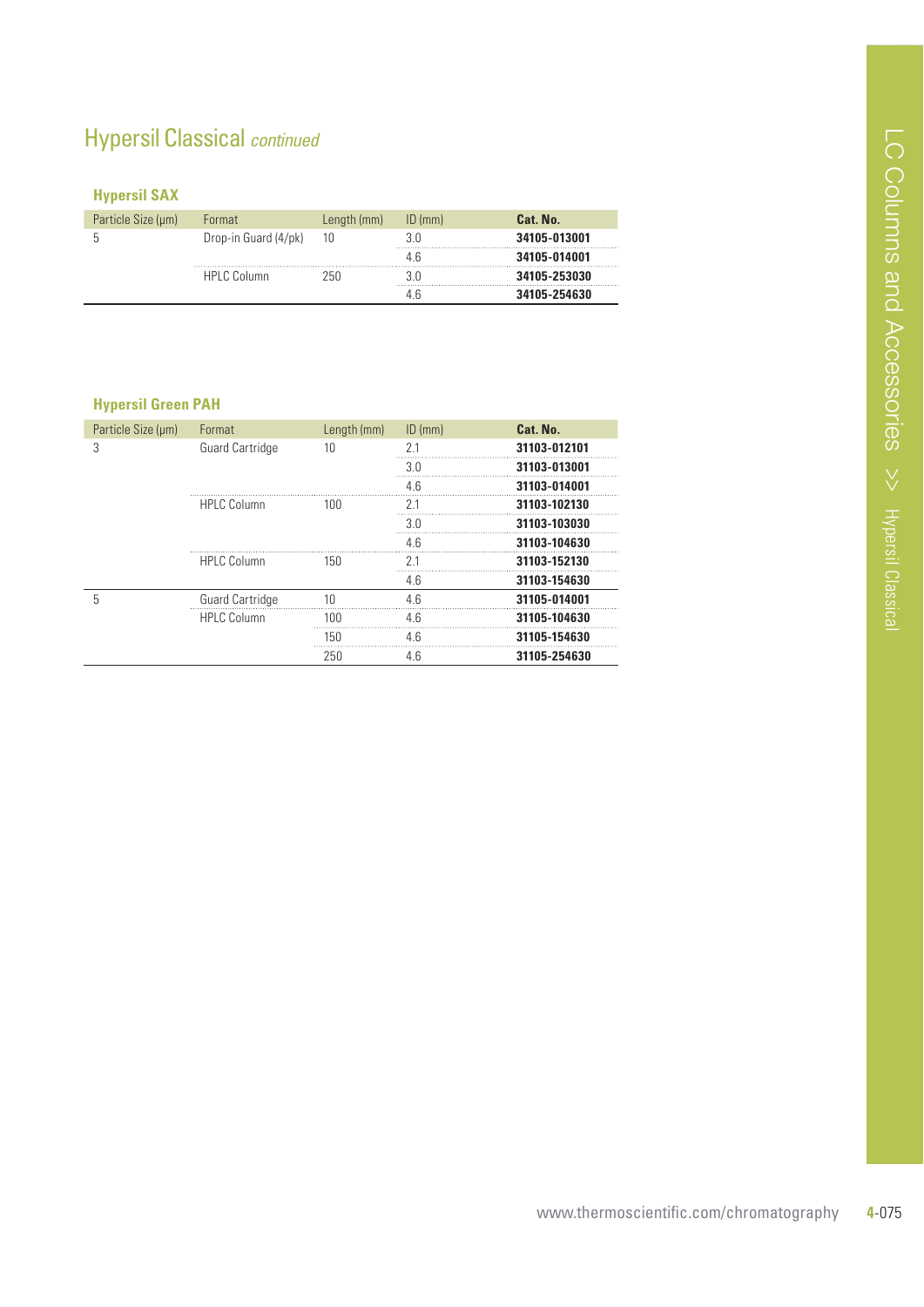## IonPac NS1 and NS2

Polymeric reversed-phase column ideal for the separation of hydrophobic, ionizable compounds

- Excellent resolution
- Good peak shape
- Ideal for separation of large molecules that carry localized charges, such as surfactants
- Compatible with acids, bases, and solvent from pH 0 to 14
- Can also be used for traditional polymeric reversed-phase applications
- Utilize ion-pair chromatography for difficult separations

Thermo Scientific™ IonPac™ NS1-10μm and NS1-5μm columns are packed with a neutral, macroporous, high-surfacearea, ethylvinylbenzene polymer crosslinked with 55% divinylbenzene. This resin makes the NS1 resistant to solvents, acids, and bases, and permits the use of eluent from pH 0 to 14. The Dionex IonPac NS1 column is the column of choice for routine ion pair chromatography.

IonPac NS2 is a silica-based column for mobile-phase ion chromatography (MPIC) applications using eluents containing trifluoroacetic acid (TFA), heptafluorobutyric acid (HFBA), or tetrabutylammonium borate (TBAB). It provides high performance analysis for hydrophobic amines and hydrophobic acids using suppressed conductivity detection.

#### **TonPac NS1 and NS2**

| <b>Description</b> | Particle Size (µm) | Format              | Length (mm) | $2.0$ mm $ID$ | $4.0$ mm $ID$ |
|--------------------|--------------------|---------------------|-------------|---------------|---------------|
| IonPac NS1         |                    | <b>HPLC Column</b>  | 150         |               | 039568        |
|                    | 10                 | <b>Guard Column</b> | 35          | 088763        | 039567        |
|                    |                    | <b>HPLC Column</b>  | 250         | 088762        | 035321        |
| IonPac NS2         |                    | Guard Column        | 35          |               | 088788        |
|                    |                    | <b>HPLC Column</b>  | 150         |               | 088787        |
|                    |                    |                     | 250         |               | 088786        |